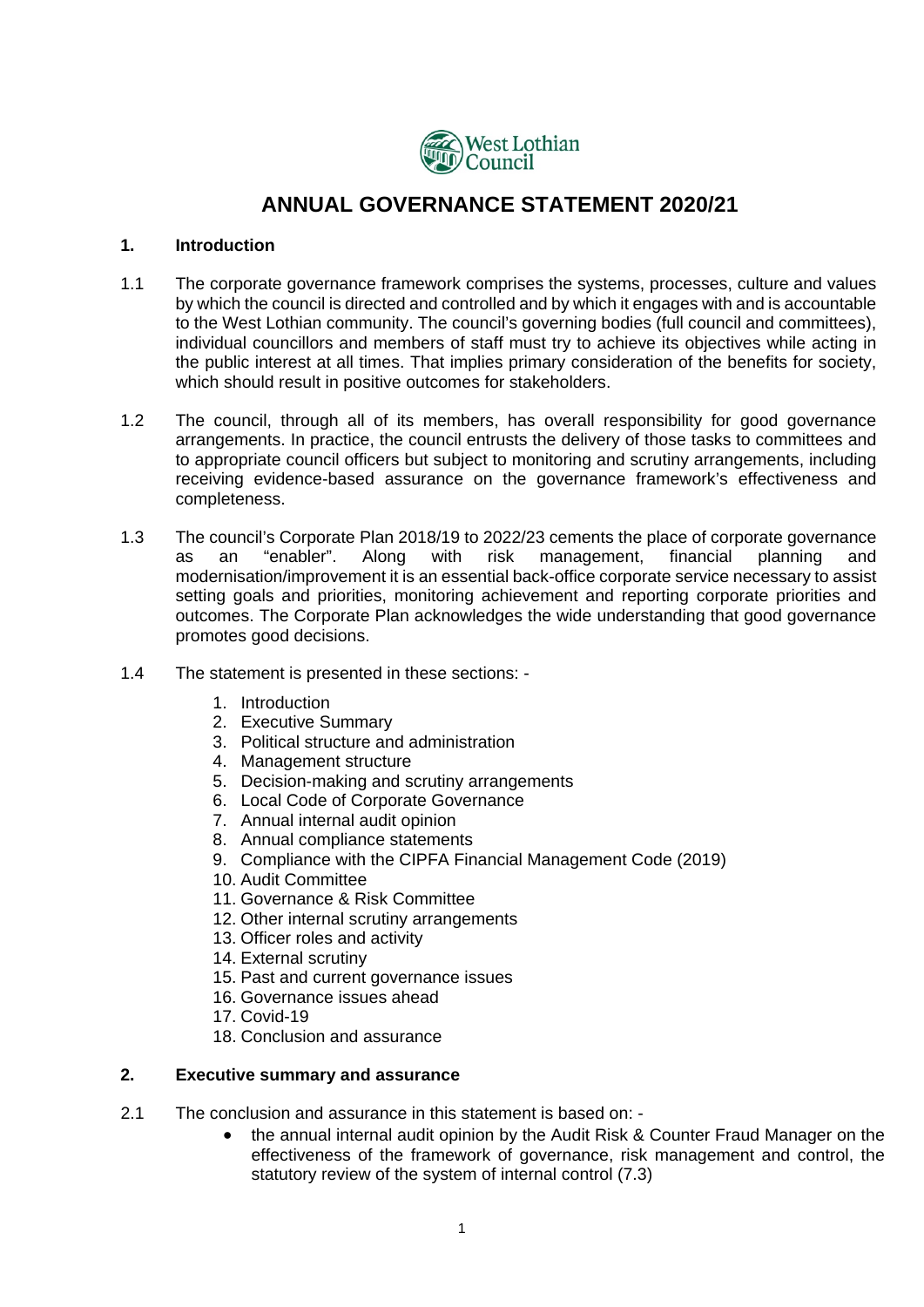- annual compliance statements produced by the Monitoring Officer and stand-alone reports in relation to significant council policies and procedures (8.7)
- the newly-populated evidence-based Local Code of Corporate Governance (6.6)
- the progress made in the reporting year on areas of governance concern (15.1)
- the extent of compliance already achieved with the CIPFA Financial Management Code (2019) (9.4)
- the additional commentary and assessment relating to COVID called for by CIPFA guidance (17.13)
- 2.2 There are inevitably issues on which future work is required (16) and the full and longer-term impact of the Covid-19 pandemic has not yet been established (17). However, based on the sources listed above, the council and the West Lothian community can be assured that the council's corporate governance standards have been substantially met in 2020/21.

# **3. Political structure and administration**

- 3.1 West Lothian Council has nine electoral wards and 33 councillors. A casual vacancy arising in April 2020 was filled through a by-election held on 11 March 2021. The by-election was postponed to a later date than normal by the Returning Officer under emergency coronavirus legislation. A further vacancy arose on 10 May 2021 due to the death of a councillor. The by election is scheduled to take place on 5 August 2021. The current 32 councillors are made up of 13 SNP members, 11 Labour members, 7 Conservative members and 1 Independent member. The Provost and Leader of the Council were elected in May 2017 and remain in position. A minority Labour administration was established then and remains in place. The council's committee structure was re-established in June 2017 after the quinquennial local government elections. It has remained intact since then, albeit with additions where necessary to meet new legislative requirements (e.g., community asset transfer applications).
- 3.2 The leadership positions comprise the Provost, the Council Leader, eight Executive Councillors (portfolio holders in relation to council services) and chairs and vice-chairs of other committees. Senior councillor payments are agreed each year. The statutory annual report for 2020/21 on elected members' remuneration, allowances, expenses and training was reported to Council Executive on 18 May 2021.

# **4. Management structure**

- 4.1 The council's services are managed through its Executive Management Team (Chief Executive, three Depute Chief Executives and the Head of Finance & Property Services). Those officers and seven Heads of Service form the Corporate Management Team. The Governance Manager attends Corporate Management Team meetings. Each service has a Senior Management Team and other service managers, team leaders and teams within its structure. A new Depute Chief Executive (Alison White) responsible for the Health & Social Care Partnership has been appointed with effect from 5 July 2021 after a successful cooperative appointment process amongst council, health board and the West Lothian Integration Joint Board. One vacant Head of Service post in Education Services has been filled by two senior managers on an interim basis. The post of Head of Housing, Customer & Building Services fell vacant after the end of the reporting year.
- 4.2 The service management structure at 31 March 2021 was as follows.

# MANAGEMENT STRUCTURE CHART AS AT 31 MARCH 2021 TO BE INSERTED HERE

4.3 The council in February 2018 established a Corporate Transformation Team, made up of senior council officers seconded from across its service areas and managed by a Depute Chief Executive. The team's contribution and structure were reviewed and in 2019/20 it was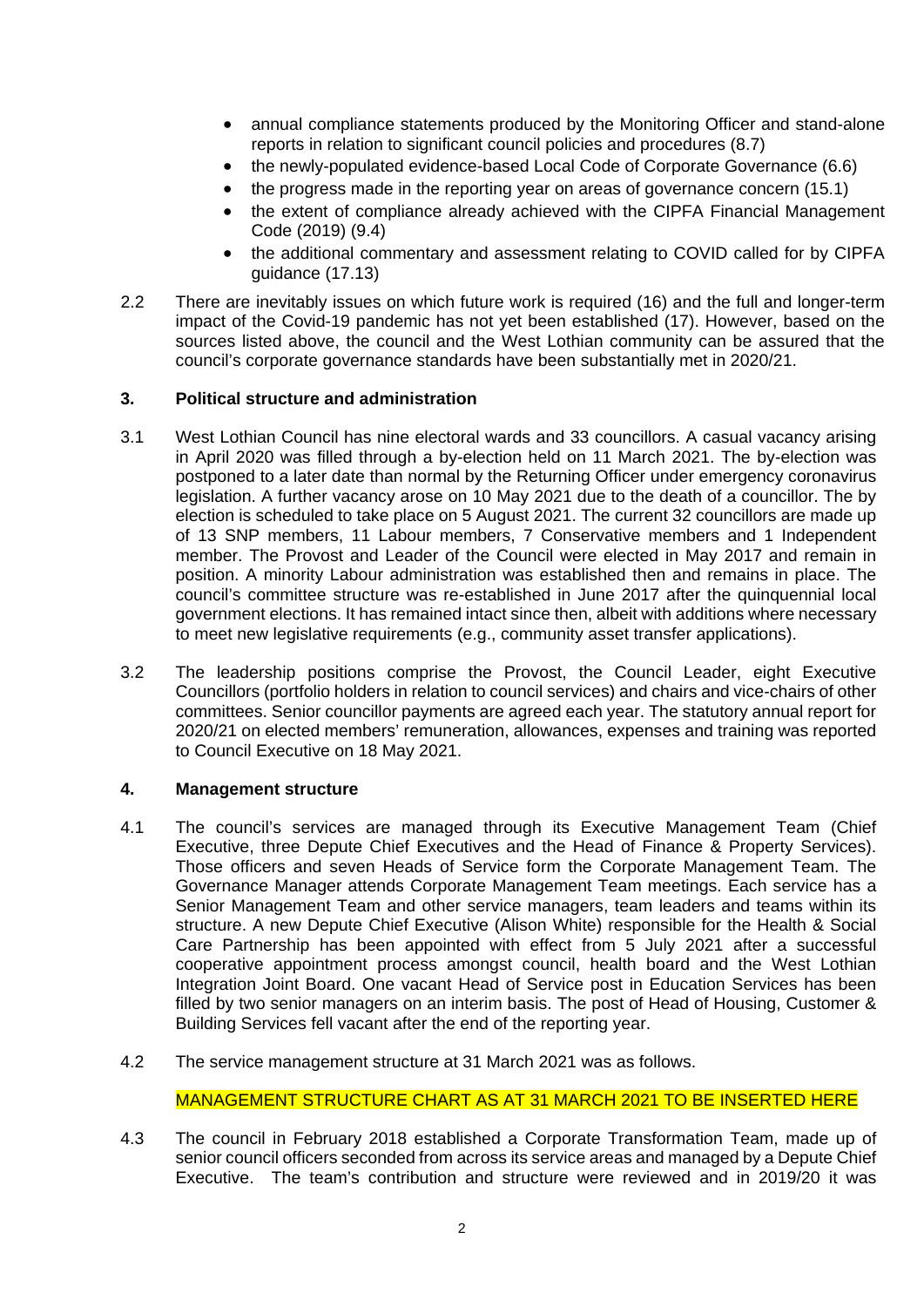embedded in the council's management arrangements, with permanent appointments made, to help take forward the ongoing transformation of council services and delivery of budget reduction measures. It was diverted temporarily in March 2020 to new tasks as the Covid-19 Resilience Team. It has gradually resumed its original remit as the pandemic and lockdown restrictions eased in 2020 and 2021.

4.4 Internal cross-service working is enabled by a hierarchy of Executive Boards, Project Boards and Working Groups. They all have defined remits and roles, membership from across the council and appropriate reporting arrangements. They are added to on an ad hoc basis, as required (e.g., the Concurrent Risks Working Group looking at Brexit and COVID-19 risks and impacts, and the Remobilisation Working Group dealing with post-lockdown return of staff to council workplaces).

# **5. Decision-making and scrutiny arrangements**

- 5.1 The council has a well-established framework of committees and working groups set out in its Scheme of Administration. Standing Orders for the Regulation of Meetings and the Scheme of Administration can only be changed at a meeting of full council. The committee structure is supported by a complementary Scheme of Delegations to Officers which sets out the responsibilities and decision-making powers delegated to officers. That too is part of Standing Orders and is updated every three months to reflect changes agreed by council and its committees.
- 5.2 There are two main policy and decision-making committees (Council Executive and Education Executive). Proposed policy changes are considered first at one of nine Policy Development & Scrutiny Panels (PDSPs). There are a number of regulatory and appeals committees. There is one local area committee for each ward to focus ward issues. Scrutiny is carried out through Audit Committee, Governance & Risk Committee, Performance Committee, Education (Quality Assurance) Committee, West Lothian Leisure Advisory Committee and the nine PDSPs. Full council meets every 8 weeks to deal with reserved matters and political debate and scrutiny.

# COMMITTEE STRUCTURE CHART TO BE INSERTED HERE

5.3 The wide-ranging review of decision-making arrangements instructed by members in February 2018 has been further progressed through some changes to Standing Orders (e.g., to reflect the adoption of a special leave scheme for elected members and the updating and streamlining of procedures for petitions and deputations). A small number of less significant tasks remain and progress has been slowed by the pandemic. It is expected to be completed in 2021/22 with a view to having a settled set of arrangements to take the council into the new administrative term after the local government elections in May 2022. Those remaining matters are not significant and the existing arrangements are fit for purpose and serve the council well.

# **6. Local Code of Corporate Governance**

- 6.1 The council's governance arrangements are monitored and reviewed and reported in accordance with statutory requirements and under a Framework and Guidance for Scotland called "Delivering Good Governance in Local Government", produced by CIPFA/SOLACE in 2016. The current Local Code of Corporate Governance was adopted in April 2018. Its operation is considered each year by officers and members through the process of reporting on corporate governance and is scheduled for a full review in the next administrative term.
- 6.2 The Code adopts the seven over-arching principles from the Framework:-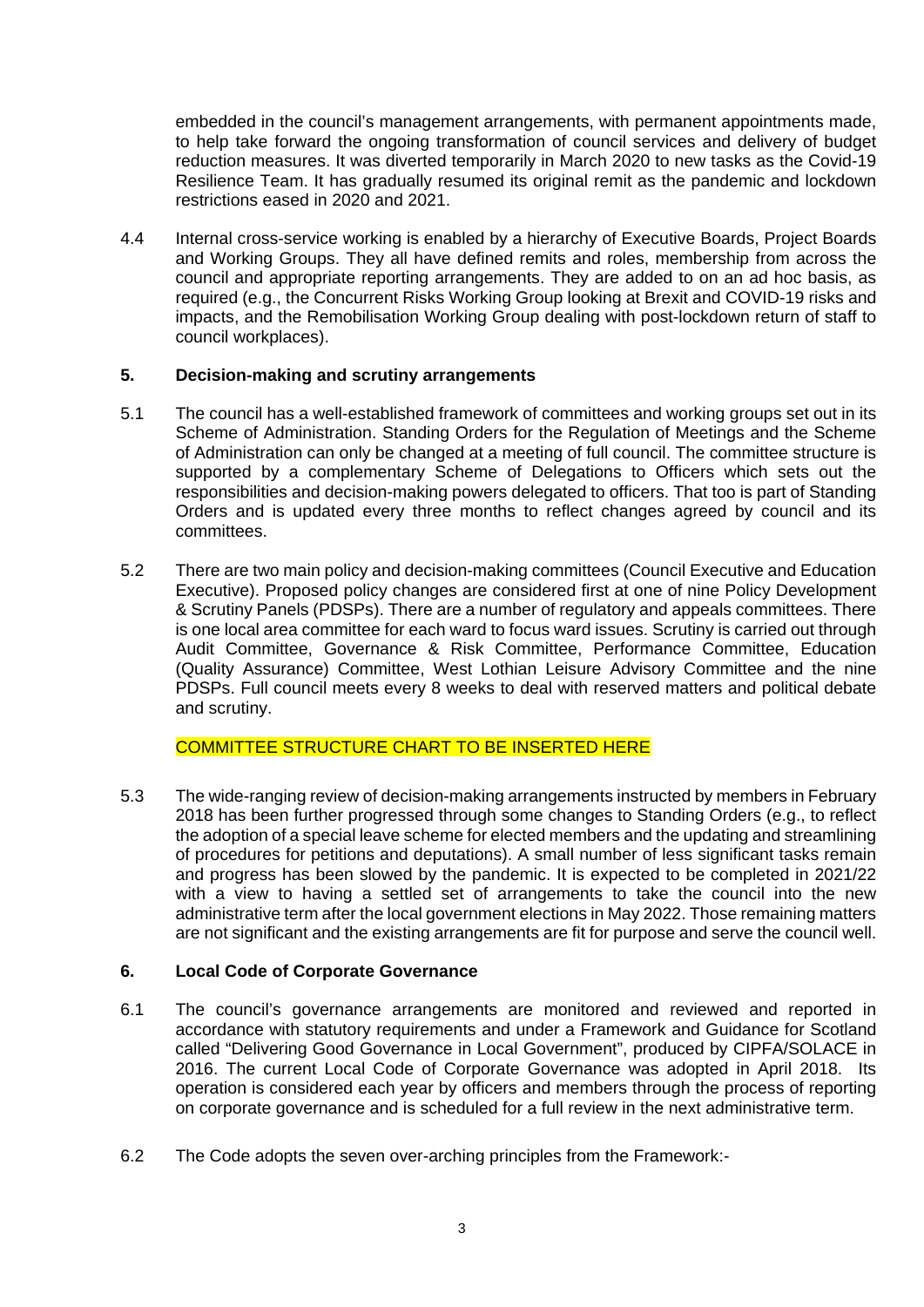- Behaving with integrity, demonstrating strong commitment to ethical values, and respecting the rule of law
- Ensuring openness and comprehensive stakeholder engagement
- Defining outcomes in terms of sustainable economic, social, and environmental benefits
- Determining the interventions necessary to optimise the achievement of the intended outcomes
- Developing the entity's capacity, including the capability of its leadership and the individuals within it
- Managing risks and performance through robust internal control and strong public financial management
- Implementing good practices in transparency, reporting, and audit to deliver effective accountability
- 6.3 Each of those principles is broken down into sub-principles and then into a hierarchy of separate elements to allow a more focused approach to the evidence-based components of each. The diagram below shows the seven principles and their interaction, and a list for each of them of the most significant sources of evidence used to establish corporate governance compliance each year.
- 6.4 These sources of evidence and the product of scrutiny arrangements are used to assess compliance and performance over the year to determine whether the council exceeds, meets or fails to meet the required standards. Areas of concern are picked out, actions are identified and allocated, and progress is monitored through officer oversight and the Governance & Risk Committee.
- 6.5 The Code is used to inform the drafting and approval of the annual governance statement through the Governance & Risk Board, Corporate Management Team and Governance & Risk Committee. It is reported on in detail to Governance & Risk Committee when it approves the annual governance statement in June each year. It is thereafter reported to Council Executive after the summer recess each year as part of an omnibus annual report to members. Deficiencies are identified and reported and are translated into actions which are monitored throughout the following reporting year by Governance & Risk Board and Governance & Risk Committee.
- 6.6 Compliance in 2020/21 with the standards in the Code remains high. Impacts from the pandemic have been noted and assessed as the Code has been populated. Further information on COVID's impact on governance arrangements is in section 17 of this statement. Under a red/amber/green assessment system there are no "red" scores. There are 218 standards out of 258 assessed as "green", representing 81% of the total entries. Comparable figures from previous years for green scores under the same assessment process were 82%, 79%, 81% and 84%.

DIAGRAM OF GOVERNANCE PRINCIPLES TO BE INSERTED HERE

# **7. Annual internal audit opinion**

7.1 A significant part of the council's governance arrangements is its system of internal control. It is designed and reviewed to identify risks to the achievement of the council's objectives; to evaluate the likelihood of those risks occurring; to consider the potential impact of the risks; and to manage them effectively. It includes financial regulations and a system of management supervision, delegation and accountability, supported by regular information, administrative procedures and segregation of duties. Its key elements include an internal control framework relating to financial processes, procedures and regulations; a comprehensive budgeting and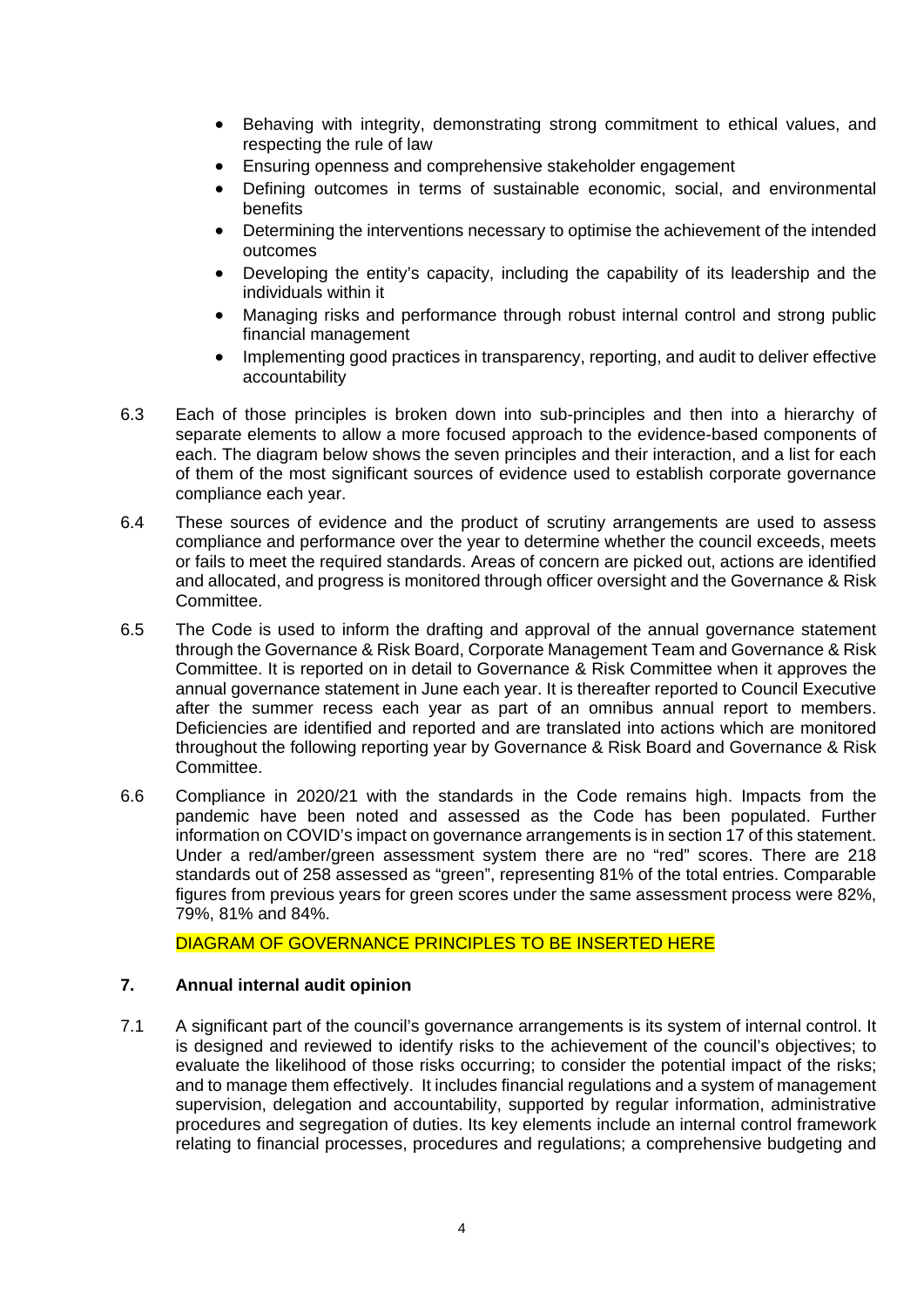monitoring framework; scrutiny of periodic and annual financial and operational performance reports; performance management information; and project management disciplines.

- 7.2 As required under the Public Sector Internal Audit Standards (PSIAS), the Audit Risk & Counter Fraud Manager in his role as chief audit executive provides an annual opinion to members on the adequacy and effectiveness of the framework of governance, risk management and control. That opinion precedes and informs this statutory annual governance statement which in turn requires approval by the council through the Governance & Risk Committee and incorporation into the annual accounts and financial statements.
- 7.3 Following his review for 2020/21, reported to Governance & Risk Committee and Audit Committee in June 2021, his conclusion and assurance to members are that the framework of governance, risk management and control is sound. Based on internal audit investigations and reports throughout the year he identified only one area where control was considered to be unsound. This was in relation to the operation of the PVG Referral Assessment Panel and was reported to Audit Committee on 22 March 2021. He has identified other areas where improvements should be made and confirmed that recommendations will be followed up and reported when required. The conclusions and assurances from his reports were accepted by committee.

# **8. Annual Compliance Statements**

- 8.1 The council's Monitoring Officer arranges the production of annual compliance statements which sit alongside the Code and also inform the drafting and approval of this annual governance statement. They deal with compliance with the law and with the council's most significant corporate policies and procedures. They are prepared after consultation with services and senior officers and consider oversight by external regulatory and inspection bodies. They are signed by the responsible senior officer. They are designed to bring to the attention of elected members any incidents of non-compliance which are significant to the council's operations and which are not reported elsewhere in a systematic way.
- 8.2 Instead of producing annual compliance statements, separate and stand-alone reporting is carried out annually on the Councillors' Code of Conduct, Freedom of Information and Data Protection, and on Covert Surveillance and Accessing Communications Data. From 2020/21 the annual report on the Councillors' Code of Conduct is reported to full council, to all members, rather than to a committee.
- 8.3 They cover the following areas of activity:-
	- Best Value Framework Head of Finance & Property Services
	- Procurement Head of Corporate Services
	- Fraud and Corruption Head of Finance & Property Services
	- Employee Whistleblowing Head of Corporate Services
	- Discipline and Grievances Head of Corporate Services
	- Occupational Health & Safety Head of Corporate Services
	- Protection of Vulnerable Groups Head of Corporate Services
	- Information Security Head of Corporate Services
	- Public Sector Equality Duty Head of Corporate Services
	- Breaches of the law Monitoring Officer
- 8.4 The statements identify issues of concern and issues to be addressed going forward. They refer to adverse finding of internal audit investigations reported to Audit Committee (for example, the statements on Occupational Health & Safety; Protection of Vulnerable Groups). They identify any policies or procedures overdue for review (for example, Best Value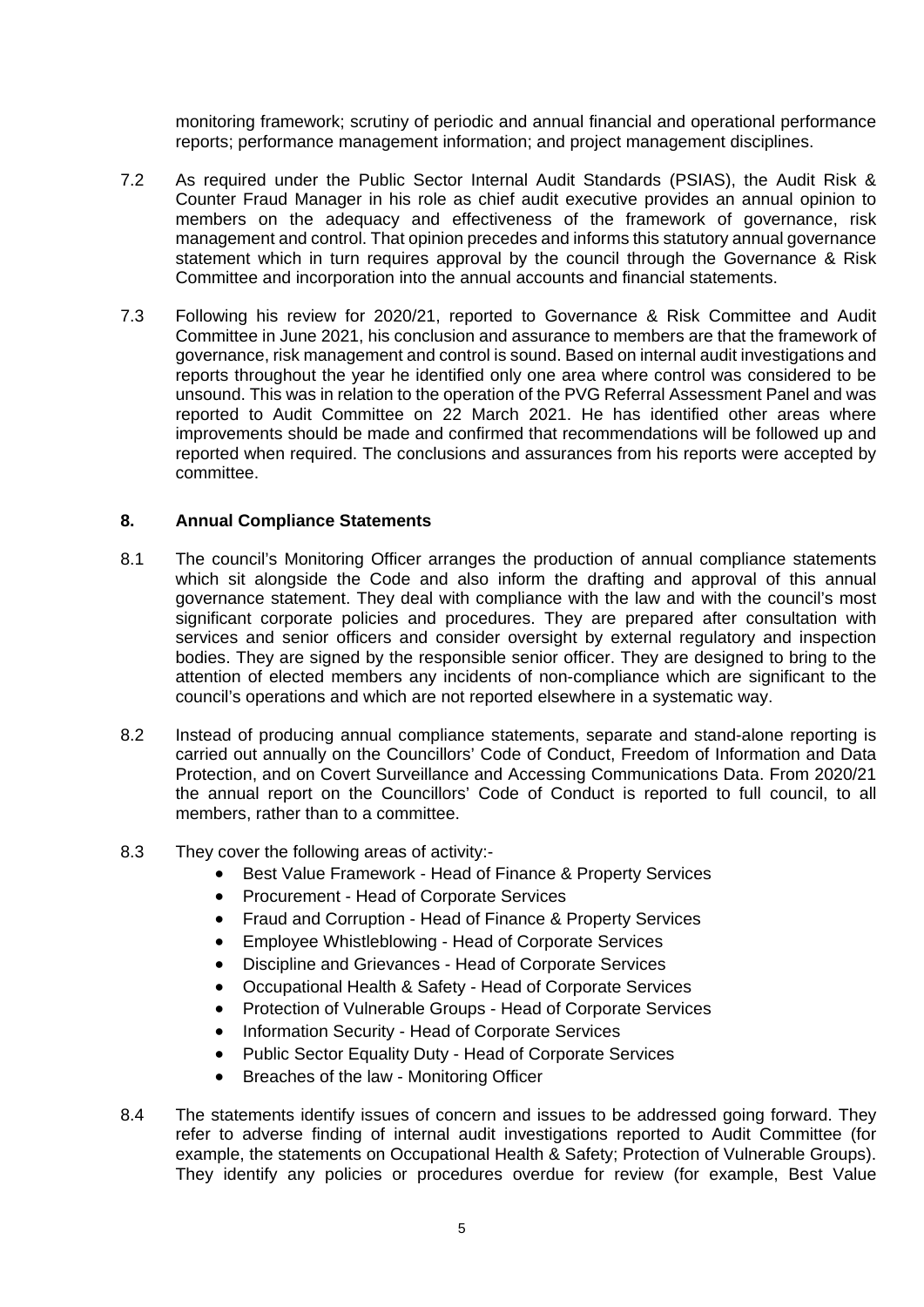Framework; Anti-Fraud & Corruption Policy). This year, they describe briefly any impact felt by the pandemic on the operation of the policy or procedure and its governance (for example, Information Security; Discipline, Grievance, Bullying & Harassment).

- 8.5 The statement by the Monitoring Officer is particularly important since the Monitoring Officer is one for the four statutory officer posts. The postholder is charged with ensuring the council's compliance with its statutory duties and responsibilities and reporting on any breaches of the law which are significant to the operation of the council. Not all breaches are material to the council's operations or its finances.
- 8.6 The Monitoring Officer consulted with the Heads of Service, the Governance Manager, the Chief Solicitor and the Audit, Risk and Counter Fraud Manager. She identified a number of instances where improvements to the council's compliance with legislation were required. She highlighted the most significant of those and those are summarised as follows: -
	- The statutory deadline was missed for the review of the Integration Scheme relating to the delegation of health and care functions to the West Lothian Integration Joint Board. The current Scheme continues to operate effectively and a review timetable will be reported to committee in August 2021
	- There was a breach of procurement regulations and Standing Orders by not opening the development and purchase of new build council houses at a site in Livingston to competition. The cause of the breach has been identified and measures have been put in place to prevent a recurrence. There was no loss sustained by the council
	- The Housing Need Service breached the Unsuitable Accommodation Order 2004, by using bed and breakfast and hotel accommodation on a number of occasions for more than 7 days until suitable temporary dispersed accommodation was provided. The cause was a shortage of temporary accommodation to meet the needs of larger families or those waiting to secure temporary accommodation in particular areas. Remedial measures have been designed and the West Lothian Rapid Rehousing Transition Plan 2019/20 to 2023/24 is being implemented
	- Procedures under the Community Empowerment (Scotland) Act 2015 for the establishment of a new register of common good property have not been followed. Information is provided in the council's annual accounts each year but there are separate and additional procedures to be implemented and those are being addressed, with the starting of those processes in June 2021
	- The Health & Safety Executive issued a contravention notice and improvement notices following their inspection of the cleaning and disinfection arrangements at five schools. Procedures were adjusted and no further actions was taken following their assessment
	- A report by the Mental Welfare Commission identified nationwide breaches in relation to transfers from a care homes, one of which is a West Lothian case. Immediate actions have been taken to ensure that no such move in any circumstances can be made until legal powers are secured. A working group has been established and will develop an action plan which will cover the Commission's recommendations and training, processes and practice
- 8.7 Although they are of concern, none of those breaches was considered to present significant risk to the continuing operation and effective delivery of council services and control. The Monitoring Officer's opinion is that there have been no material or significant breaches of the law by the council in 2020/21 which have or will have a material or significant impact on the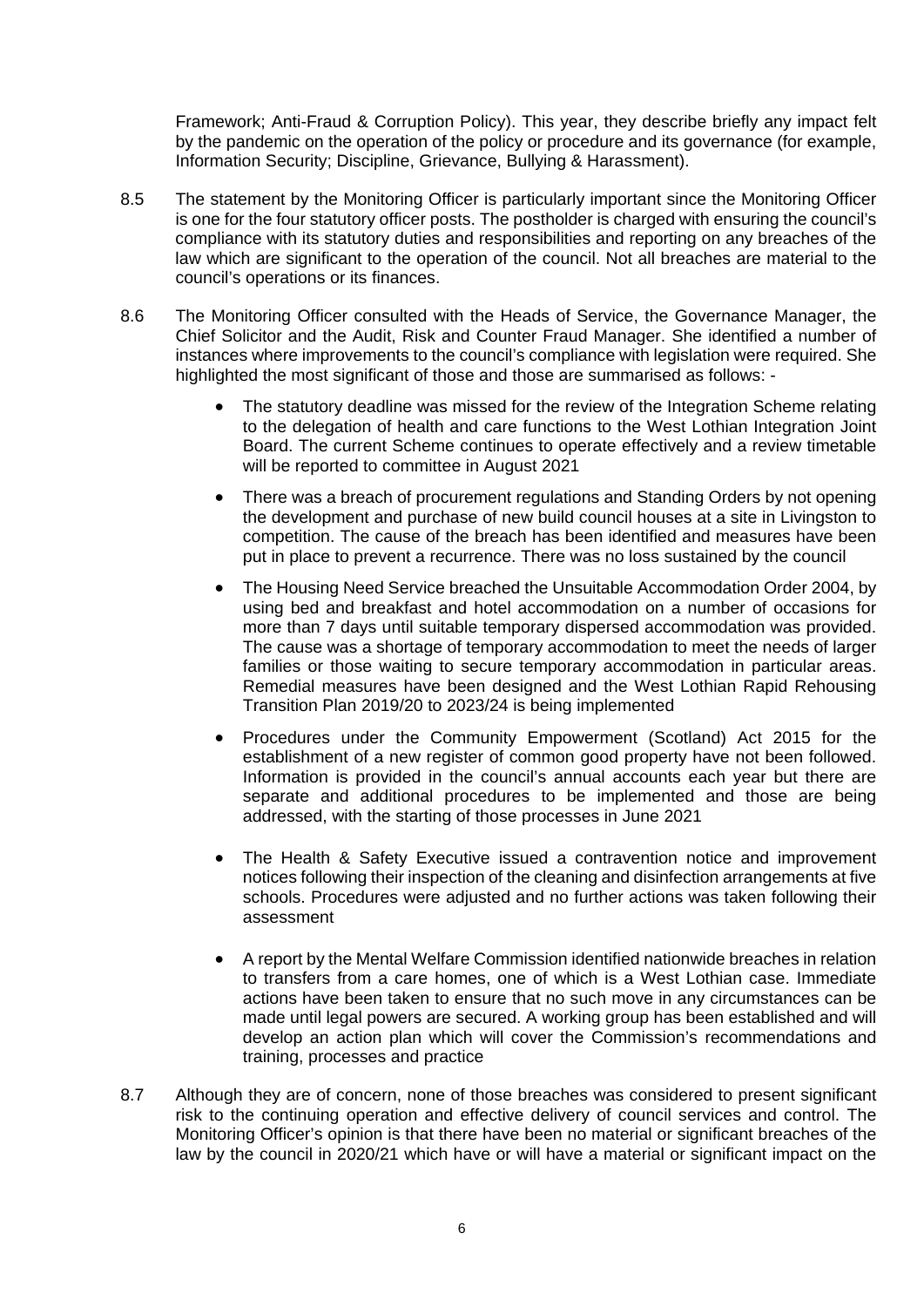operations or finances of the council. She has certified that the council is complying in all material respects with its legal requirements.

# **9. Compliance with the CIPFA Financial Management Code (2019)**

- 9.1 As part of its legal obligation to comply with accepted accounting standards and Code of Practice, the council requires to adopt the CIPFA Financial Management Code (2019). The year 2020/21 is in effect a shadow year with councils expected to move towards full compliance in 2021/22. The Code is designed to support good practice in financial management and assist in demonstrating financial sustainability. The council is expected to adopt processes and procedures to demonstrate adherence to six principles of good financial management and 17 underlying financial management standards.
- 9.2 CIPFA Guidance for the annual governance statement for 2020/21 advises including an assessment of the extent of current compliance and the identification of areas for improvement, accompanied by an action plan to secure full compliance in 2021/22. In doing so CIPFA's advice is to take a proportionate approach and to use existing reports and documentation.
- 9.3 The council adopted the Code in February 2021. Before adoption the Code was presented for consideration to Partnership & Resources PDSP, Audit Committee and Governance & Risk Committee, all of which have an interest in different aspects of the Code. The report by which its adoption was secured (Council Executive, 9 February 2021) was a lengthy and comprehensive exposition and explanation of the Code – its purpose, the principles and the management standards. It included a description of the available evidence of the council's present compliance, the extent of that compliance and the areas where improvement was indicated. It included a detailed list of actions with associated timescales, all designed to secure compliance in full for the reporting year 2021/22.
- 9.4 The information provided by the Chief Financial Officer to and accepted by committee indicates that the council is already compliant to a significant extent and is well-placed to secure full compliance on time. Completion of the actions identified has been included later in this statement as a governance issue for future monitoring (16.7).

# **10. Audit Committee**

- 10.1 Audit Committee operates in compliance with the Public Sector Internal Audit Standards (PSIAS). It undertakes a corporate overview of the council's control environment, develops an anti-fraud culture to ensure the highest standards of probity and public accountability, and evaluates the arrangements in place for securing the economical, efficient and effective management of resources. It considers an annual review of the overall adequacy and effectiveness of the council's control framework. It monitors the independence and effectiveness of the Audit, Risk & Counter Fraud Unit. The organisational status and independence of internal audit is set out in the Internal Audit Charter. The Chair must be appointed from councillors who are not in the ruling administration political group. The majority of members are from outwith that group. The committee includes one non-councillor member recruited for a three-year tenure to bring a different perspective and expertise to the work of the committee.
- 10.2 The committee meets four times each year. It operates through an annual work plan approved by the committee. It carries out an annual self-assessment exercise to identify improvements in its operation that might be made. The outcome of internal audit and counter-fraud investigations judged to be significant are reported. Reports are presented and considered in public unless there is clear legal justification for excluding the public. They express an opinion as to whether control is effective, satisfactory, requires improvement or unsound. In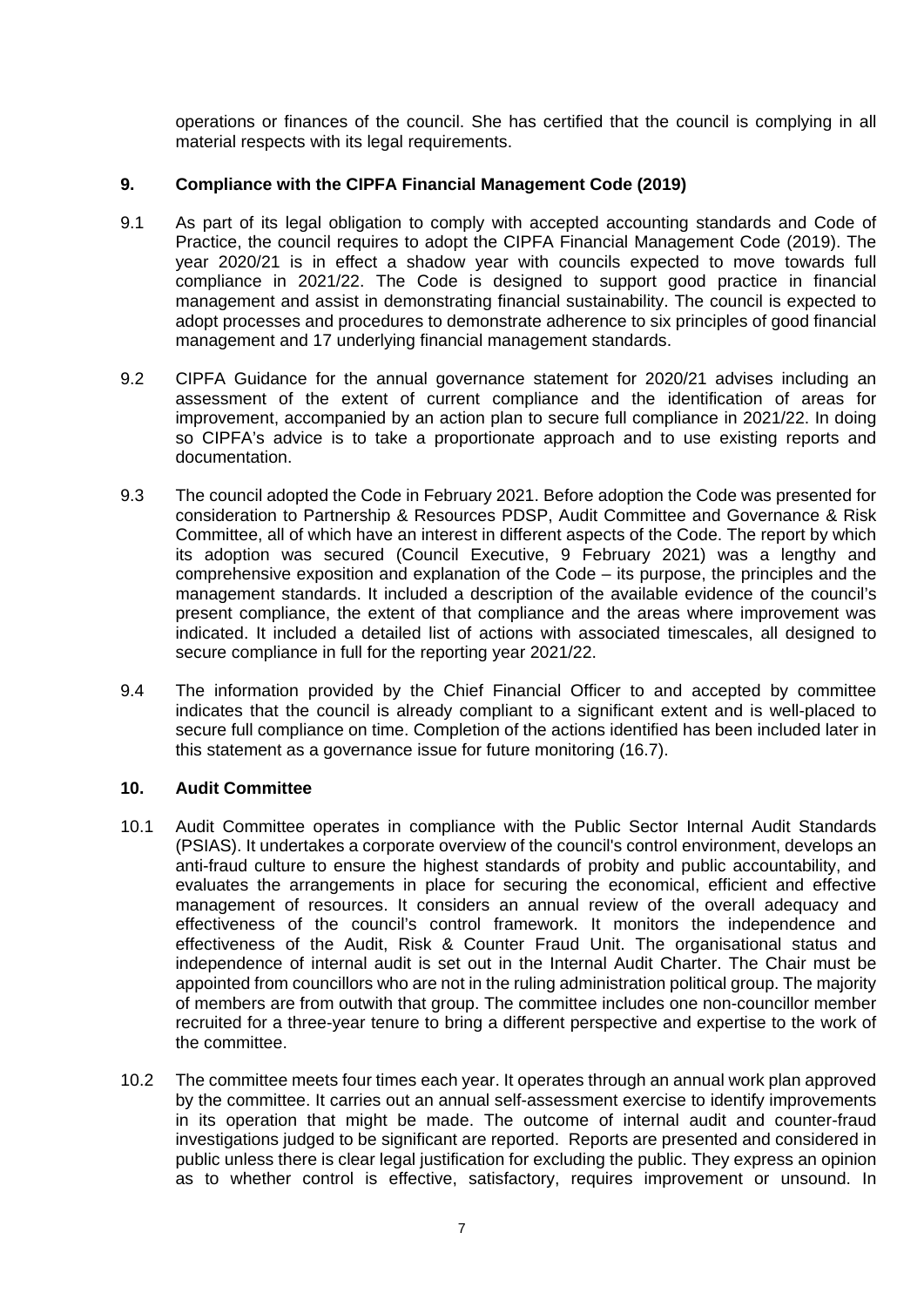accordance with an agreed protocol, significant findings from audit and inspection reports are entered into the council's risk management system as risk actions. Risk actions arising from internal audit and other audit and inspection reports which remain outstanding after their target dates are reported to the Governance & Risk Board during the year and to the Audit Committee twice yearly. By the end of the reporting year one risk action was overdue, and one other risk action was subject to an external deadline which was extended due to the coronavirus pandemic, the rest having been reported to and accepted by committee to be complete. The interim and annual reports for both services summarised the work carried out and the findings, with those also being noted in the review of the system of internal control.

- 10.3 The committee also deals with reports from the council's external auditors. It receives the External Audit Annual Plan which informs the council of the work to be undertaken in the course of the year, the views of the external auditors on the work of Internal Audit and the extent of additional risk-based external scrutiny through the Local Area Network. The external auditor's annual report on the council's accounts and financial statements are referred to the Governance & Risk Committee and Audit Committee by council after it approves the audited accounts for signature in September each year. Any actions identified are noted and are followed up through periodic reporting to committee on progress or completion.
- 10.4 The committee also considers reports issued by the Accounts Commission and/or Audit Scotland in relation to the council or local government as a whole. It can consider those reports from the councillors' perspective and recommend any action which it considers should be taken in response.

# **11. Governance & Risk Committee**

- 11.1 The committee takes a corporate overview of the council's corporate governance and risk management arrangements, develops a culture of good corporate governance and risk awareness, and reviews the council's strategy and systems for the management of risk. It considers regular reports from the Governance Manager and Audit, Risk & Counter Fraud Manager in relation to matters within its remit.
- 11.2 The committee meets at least four times each year. It operates through a work plan presented and updated at every meeting. The Chair of the committee must be drawn from members who are not in the ruling administration political group. The majority of members are from outwith that group. It carries out an annual self-assessment exercise to identify improvement that might be made in its operations. It receives reports from services on their risk management arrangements. It considers a report at every meeting on the council's high risks and on health and safety incident reporting and at every second meeting on strategic risks. It examines ad hoc risk and governance issues, such as cyber-security risks and Brexit. It considers risk reports from the council's external risk advisers. It is charged with approving the annual governance statement after considering the findings of the annual review of the system of internal control. It monitors progress against governance areas of concern.
- 11.3 In March 2020 its membership was formally expanded to include a non-councillor member to bring a different perspective to the work of the committee. An appointment to that position was made at the same time although induction and participation were delayed by the Covid-19 emergency until June 2020. The position fell vacant in March 2021 and steps are being taken to recruit to it again.

### **12. Other internal scrutiny arrangements**

12.1 The council deals with the remainder of its scrutiny function by members in four other places – Policy Development & Scrutiny Panels (PDSPs), Performance Committee, Education (Quality Assurance) Committee and West Lothian Leisure Advisory Committee. Except for the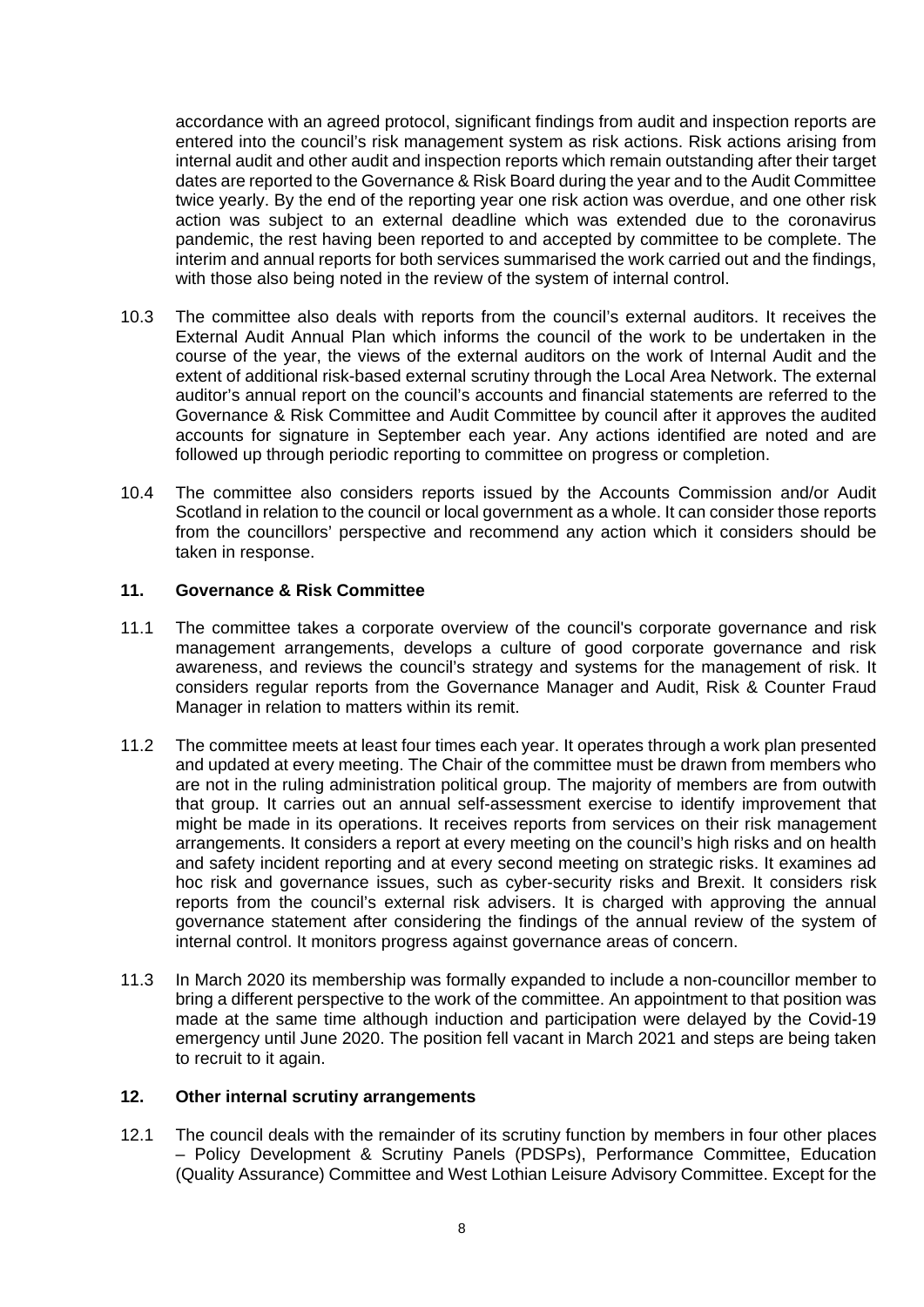last of those, the majority of members on each of these bodies is from outwith the ruling administration political group.

- 12.2 PDSPs are working groups of members and representatives from external community bodies. Their scrutiny role involves considering quarterly performance reports from the service areas included in their remit. Members and external representatives are able to question officers on service performance and failures and make recommendations to them about improvement actions. Members receive information on both service and financial performance measured against agreed indicators and outcomes.
- 12.3 Performance Committee is established to consider the performance of service units against the council's performance appraisal system, the West Lothian Assessment Model (WLAM). Its Chair is an Independent councillor. It receives written reports presented at public committee meetings by senior service managers and can question them and make recommendations to them about improvement actions. The committee also scrutinises quarterly and annual reports on the council's complaints handling policy and performance. It oversees the Citizen Led Inspection Programme. It considers the results of the local authority benchmarking review carried out annually in conjunction with the Improvement Service.
- 12.4 The Education (Quality Assurance) Committee carries out a scrutiny role solely in relation to internal and external schools assessment and inspection reports. Its Chair is an Independent councillor. The committee includes non-councillor members appointed by the council in relation to its education function. Representatives from the relevant school's Parent Council are invited to attend and take part in the committee's meetings. It provides a dedicated and specialised forum for scrutiny of performance and inspection results for schools and educational establishments.
- 12.5 Leisure and culture services are delivered through an arms' length external organisation called West Lothian Leisure Ltd. The council is its sole shareholder. Taking into account best practice, there is a dedicated advisory committee called the West Lothian Leisure Advisory Committee, attended by senior officers of West Lothian Leisure, where scrutiny of service and financial performance is carried out.

# **13. Significant officer roles**

13.1 The council is required to operate a professional and objective internal audit service. The Audit, Risk and Counter Fraud Unit includes internal audit, an independent appraisal function which examines and evaluates systems of financial and non-financial control. Internal audit operates in accordance with the "Public Sector Internal Audit Standards: Applying the IIA International Standards to the UK Public Sector" (PSIAS). The organisational status and independence of internal audit required by PSIAS is also set out in the Internal Audit Charter. An annual audit work plan is prepared based on an assessment of risk and is approved by the Audit Committee. Internal audit reports are issued to the committee in relation to the outcome of significant proactive and reactive reports. Reports are issued in the name of the Audit, Risk and Counter Fraud Manager. Also as required by PSIAS, Financial Regulations state that the internal audit function is free from interference in determining the scope of internal auditing, performing work, and communicating results, and that the Audit, Risk and Counter Fraud Manager has the right of direct access to the Chair of the Audit Committee and to the Chief Executive. An interim report is brought to committee during each year to advise of progress towards completion of the annual plan. An Internal Audit and Counter Fraud Strategy 2018/19 to 2022/23 was approved in June 2018 as one of the corporate strategies supporting delivery of the Corporate Plan. An annual report on progress against agreed outcomes is made to Audit Committee each year.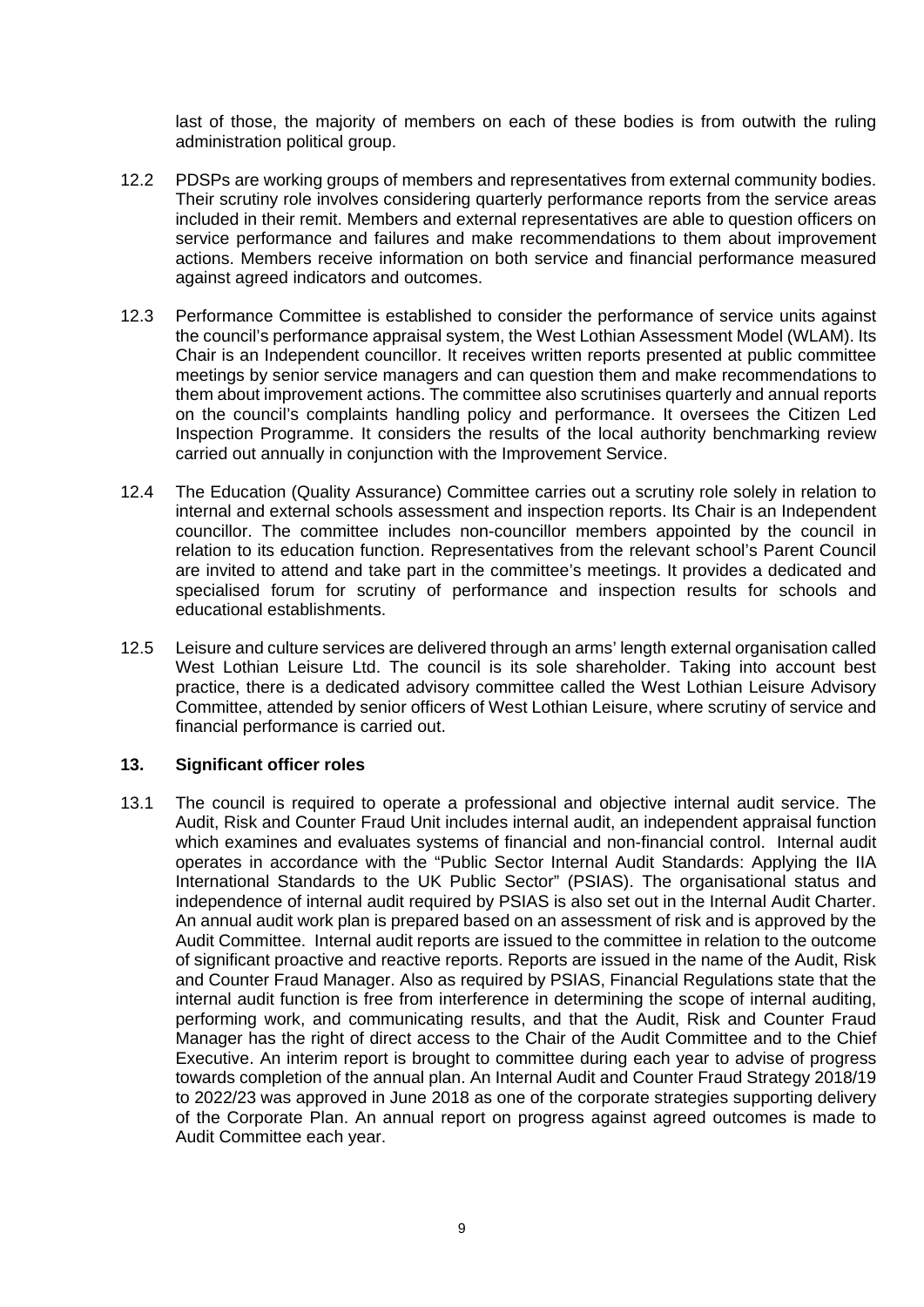- 13.2 Legislation requires the council to appoint a Chief Financial Officer. That role is to be performed conform to the governance requirements of the CIPFA Statement on the Role of the Chief Financial Officer in Local Government (2016) and in the CIPFA Financial Management Code (2019). It sets out the requirement for the Chief Financial Officer to be professionally qualified and sets out the criteria for qualification. The council's Head of Finance & Property Services is the council's Chief Financial Officer. He operates in accordance with the council's Financial Regulations and Treasury Management Plan, and reports regularly to members on revenue and capital budgetary performance and compliance. The role is undertaken in accordance with the relevant statutory rules, guidance and standards. From 2021/22, compliance with the CIPFA Financial Management Code will also apply. Treasury Management reports and capital asset management strategy reports are made to full council twice each year.
- 13.3 Risk Management is overseen by the Audit, Risk & Counter Fraud Manager. It is embedded at Executive and Corporate Management Team level as well as in service management teams across the council. Management teams monitor, assess and mitigate service risk as a matter of routine at their meetings. A Risk Management Strategy 2018/19 to 2022/23 was approved in June 2018 as one of the corporate strategies supporting delivery of the Corporate Plan. A revised Risk Management Policy was approved in October 2021, after some delay due to COVID. An annual report on progress against agreed outcomes is made to Governance & Risk Committee each year.
- 13.4 The council's counter fraud activities are managed within the Audit, Risk & Counter Fraud Unit. The service is operated in accordance with the CIPFA Code of Practice on Managing the Risk of Fraud and Corruption (2014). The unit manages the council's whistleblowing hotline. It also administers the council's participation in the National Fraud Initiative. An Internal Audit and Counter Fraud Strategy 2018/19 to 2022/23 was approved in June 2018 as one of the corporate strategies supporting delivery of the Corporate Plan. An annual report on progress against agreed outcomes is made to Audit Committee each year. The review and approval of a revised Anti-Fraud & Corruption Policy was postponed due to the diversion of resources to pandemic-related work, and will now be reported on 22 June 2021. The annual report confirms counter fraud work continued nevertheless and that the work plan was completed.
- 13.5 Governance and risk management are supervised on the officer side of the council by the Governance & Risk Board. It is chaired by a Depute Chief Executive and its members include the Monitoring Officer, the Audit Risk & Counter Fraud Manager, the Governance Manager, the Chief Solicitor and senior managers from across the council's service areas. It receives reports from officer working groups on risk and corporate governance, and monitors corporate and high risks. Its recommendations are referred to the Corporate Management Team or committee as appropriate. In 2019/20 it assumed oversight of the Information Management Working Group after the introduction of the new Information Governance Policy. It considers the annual report on corporate governance and the compliance statements before they are presented to committee. It provides an effective control and conduit for risk and governance issues and matters of concern.
- 13.6 In addition to performance reporting to members, management teams routinely monitor their performance through Pentana, utilising the high-level performance indicators and service standards which are reported publicly as well as lower level management performance indicators. Services are divided into WLAM units which report on an agreed cycle to a panel chaired by the Chief Executive. It considers the evidence presented and allocates a score. The service unit then proceeds to report to the Performance Committee.
- 13.7 As required by statute, the council has appointed a Chief Social Work Officer who has statutory professional responsibility for the oversight of specified social work functions. The Scheme of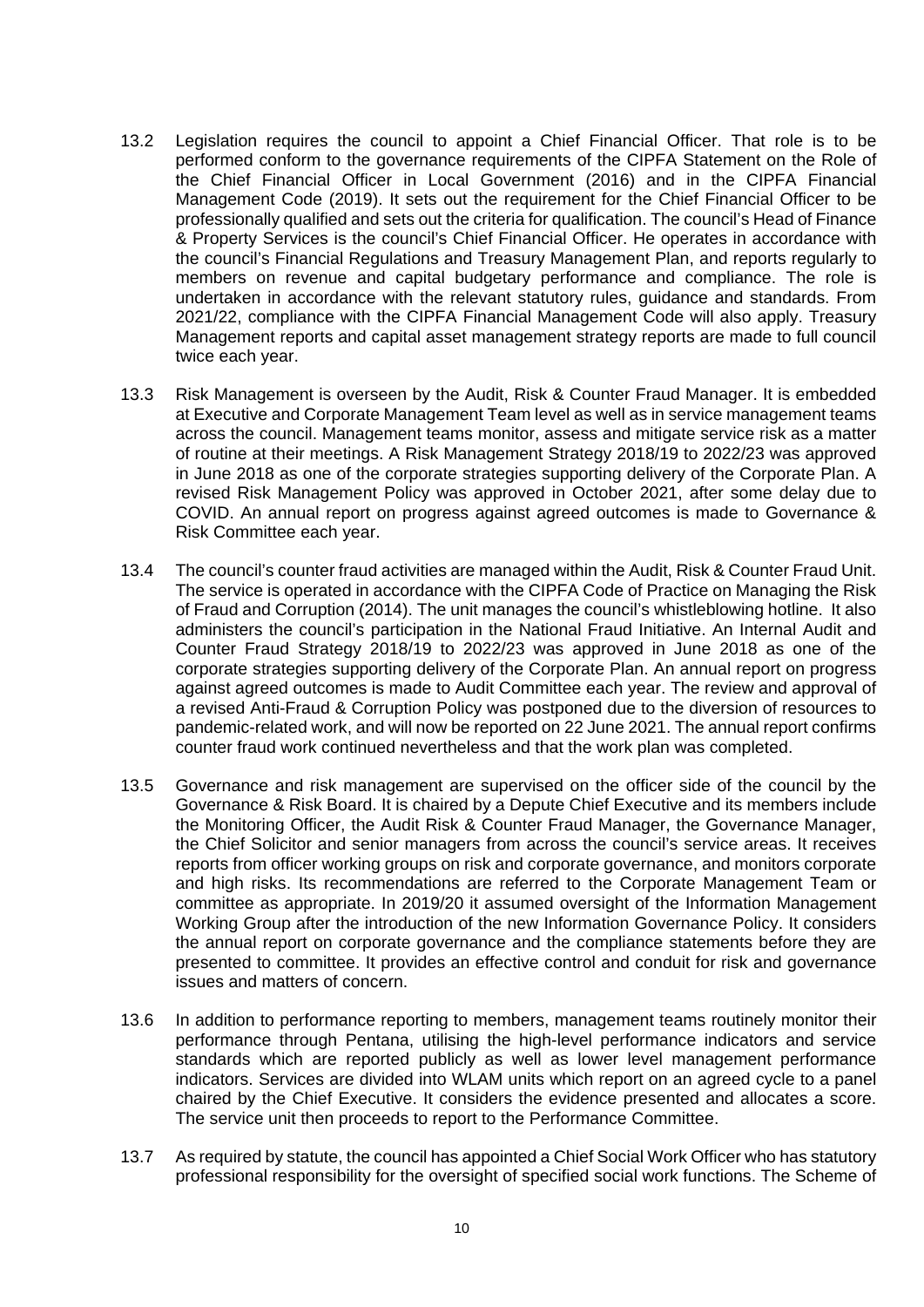Delegations states that in relation to those statutory functions the Chief Social Work Officer's decisions are not subject to change by more senior officers, but are, subject to council or committee decisions, final and binding on the council. An annual report is made to members and to the Scottish Government. Since 2019/20 that report has been made to full council rather than to a committee.

# **14. External scrutiny**

- 14.1 The external auditors' annual report was not delayed by COVID and was considered at council in September 2020. It was referred on to Audit Committee (on the accounting and financial aspects) and Governance & Risk Committee (on its wider-scope audit work) for further scrutiny. The auditors' report made no specific recommendations identified through the course of their work requiring inclusion in their action plan. The report highlighted a concern in relation to financial sustainability based on a national assessment of risk to all councils and the effects of COVID. The report concluded that the council continued to demonstrate good practice in forward financial planning and continued to demonstrate good financial control of the in-year budget, including understanding the impact of Covid19 in early 2020/21.
- 14.2 The key features of good governance were found to be in place and operating effectively. The council was found to have responded quickly to ensure that governance arrangements were appropriate and operating effectively during the lockdown period caused by the global pandemic. The report stated that the council had arrangements in place to appropriately scrutinise activities and that councillors continued to have access to sufficient information as a result of the implementation of virtual meetings, and regular briefings to all members. The council was reported to have a culture of improvement and a commitment to self-assessment of its performance to ensure that services remain focussed on improvement. Council services continued to perform well compared to other councils.
- 14.3 In partnership with other scrutiny bodies the auditors participate in the Local Area Network to identify any risks requiring external scrutiny and agree the council's local scrutiny plan (LSP). The LAN determined that no separate scrutiny plan was necessary since the 2019/20 plan published in September 2019. In March 2020 the auditors advised Audit Committee that the LAN is content that no additional scrutiny requirements are necessary in 2021/22.

# **15. Past and current governance issues**

- 15.1 Issues of concern identified in previous years were aggregated and reported to Governance & Risk Committee in June 2020 and January 2021 for monitoring and scrutiny. Twelve such issues were listed in June 2020, reducing to 7 in January 2021 and, in June 2021, only 1 remained. The four failures in legal compliance in the Monitoring Officer's compliance statement have been or are being addressed to her satisfaction. The one matter outstanding is reviewing the council's relationship with West Lothian Leisure (its leisure services ALEO). This is a requirement of the council's Standing Orders, brought more into focus by West Lothian Leisure's financial position due to COVID closures and fee income reductions. The work was delayed due to COVID, with priority given to the financial pressures caused by lockdown restrictions. There have been regular and frequent reports to West Lothian Leisure Advisory Committee, Council Executive and Governance & Risk Committee to ensure members are aware of the risks and to enable decisions to be taken to help mitigate those risks. The remit and timetable for the review is was discussed at a meeting between council and West Lothian Leisure in May 2021 and a timetable for the review is being prepared.
- 15.2 Annual reports on progress and performance against the Internal Audit and Counter Fraud Strategy and Risk Management Strategy were delayed by the suspension of committee meetings due to COVID but were made in January 2021 to Audit Committee and Governance & Risk Committee respectively. The review and approval of a revised Anti-Fraud & Corruption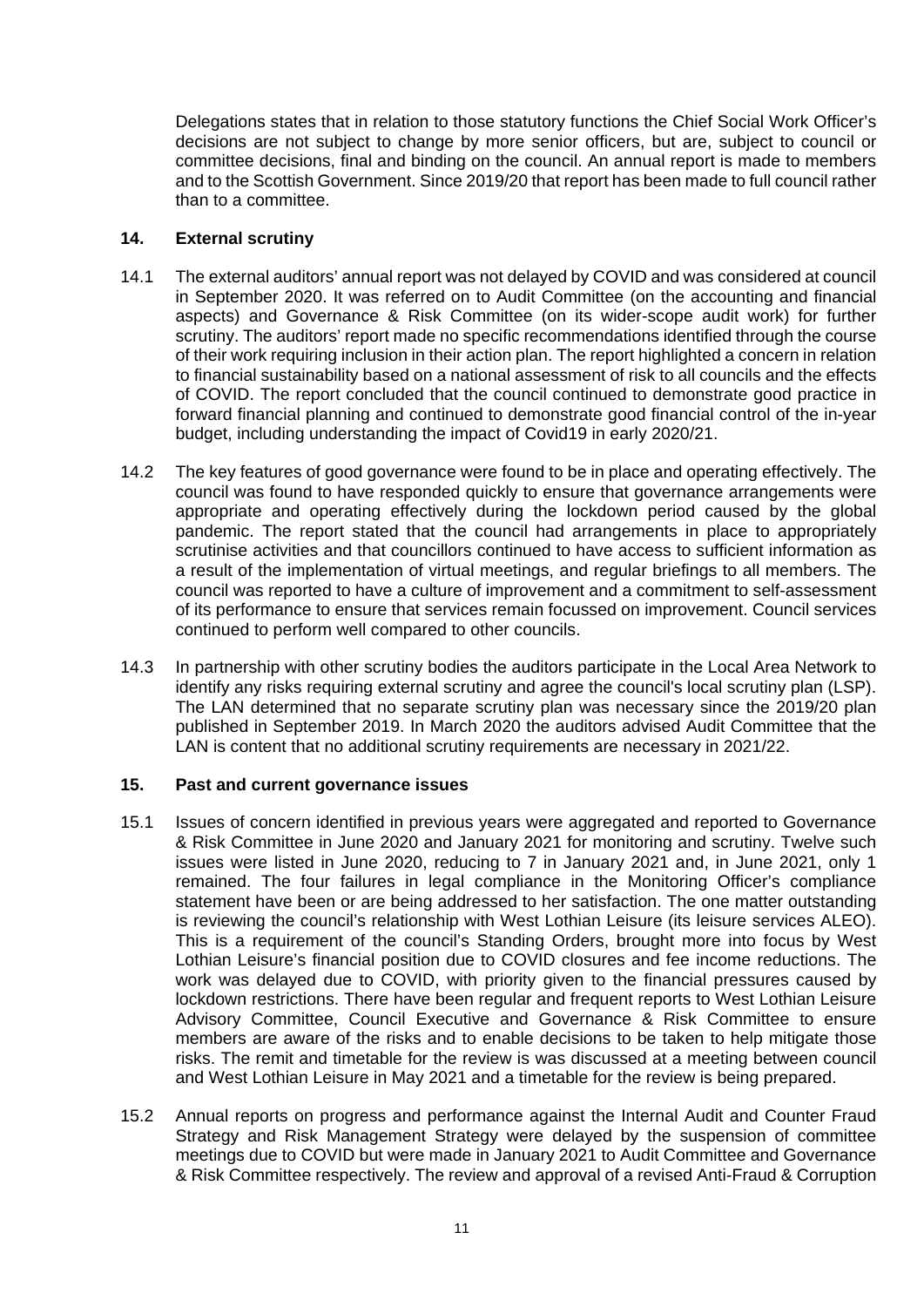Policy was postponed due to the diversion of resources to pandemic-related work and will be completed in June 2021. The annual report confirms counter fraud work continued nevertheless and that the work plan was completed.

- 15.3 Audit Committee considered internal audit and counter fraud reports throughout the year. In several of them, controls were found to require improvement and actions were agreed. The interim and annual reports for both services summarised the work carried out and the findings, with those also being noted in the review of the system of internal control. Control was found to be unsound in only one area, the Referral Assessment Panel for Protection of Vulnerable Groups. The issues were addressed through the agreement of actions at Audit Committee in March 2021 and the approval of a revised policy and procedure at Council Executive in February 2021. Committee returned to two issues which had caused significant concern in 2019/20, the management of pupils with healthcare needs and the procedures for dealing with information security breaches. Committee was satisfied that outstanding issues had been fully addressed.
- 15.4 Governance & Risk Committee continued its scrutiny of risk arrangements through standing reports on high risks, health and safety risks and strategic risks. It returned to the reporting, as standing items, of the concurrent risks of EU withdrawal and the pandemic. It received reports about property compliance, insurance risks and claims, workforce occupational stress, workforce management and information management. It approved the annual governance statement, at the same time reviewing the standards and evidence in the Local Code of Corporate Governance and progress on governance issues. The committee noted the external auditors' opinion that the key features of good governance at the council are in place and operating effectively; the council responded quickly to ensure that governance arrangements were appropriate and operating effectively during the lockdown period caused by the global pandemic; the council has arrangements in place to appropriately scrutinise activities across its Group, in particular where financial support is being provided to entities in financial difficulty (West Lothian Leisure).
- 15.5 The membership of Governance & Risk Committee had been expanded to allow for a noncouncillor appointment and an appointment was made in March 2020. The member resigned in March 2021 and arrangements are in hand to try to recruit a replacement.
- 15.6 A variety of changes was made to Standing Orders and the Scheme of Administration as a result of the ongoing review of decision-making arrangements, most notably the procedures for dealing with petitions and deputation requests from members of the public, recording and webcasting meetings of council, committee and PDSPs, and to facilitate the adoption of a scheme for family leave for elected members.
- 15.7 Standing Orders for Contracts were reviewed through an officer working group and a new version with significant changes and improvements was approved.
- 15.8 After a period of suspension of council and committee meetings due to COVID they resumed in May 2020 by remote access. Meetings of PDSPs started in October and a full calendar of meetings took place thereafter, still by remote access. Those arrangements are to continue until 30 September 2021. Arrangements for physical or hybrid meetings are being investigated and members will be asked to decide on arrangements before the end of September.

#### **16. Governance issues ahead**

16.1 Issues of concern from this and previous annual governance statements will be carried forward and reported to committee when it approves this statement and later as part of the annual report to Council Executive on corporate governance. Progress will continue to be reported on an interim and annual basis to Governance & Risk Committee. The outstanding review of the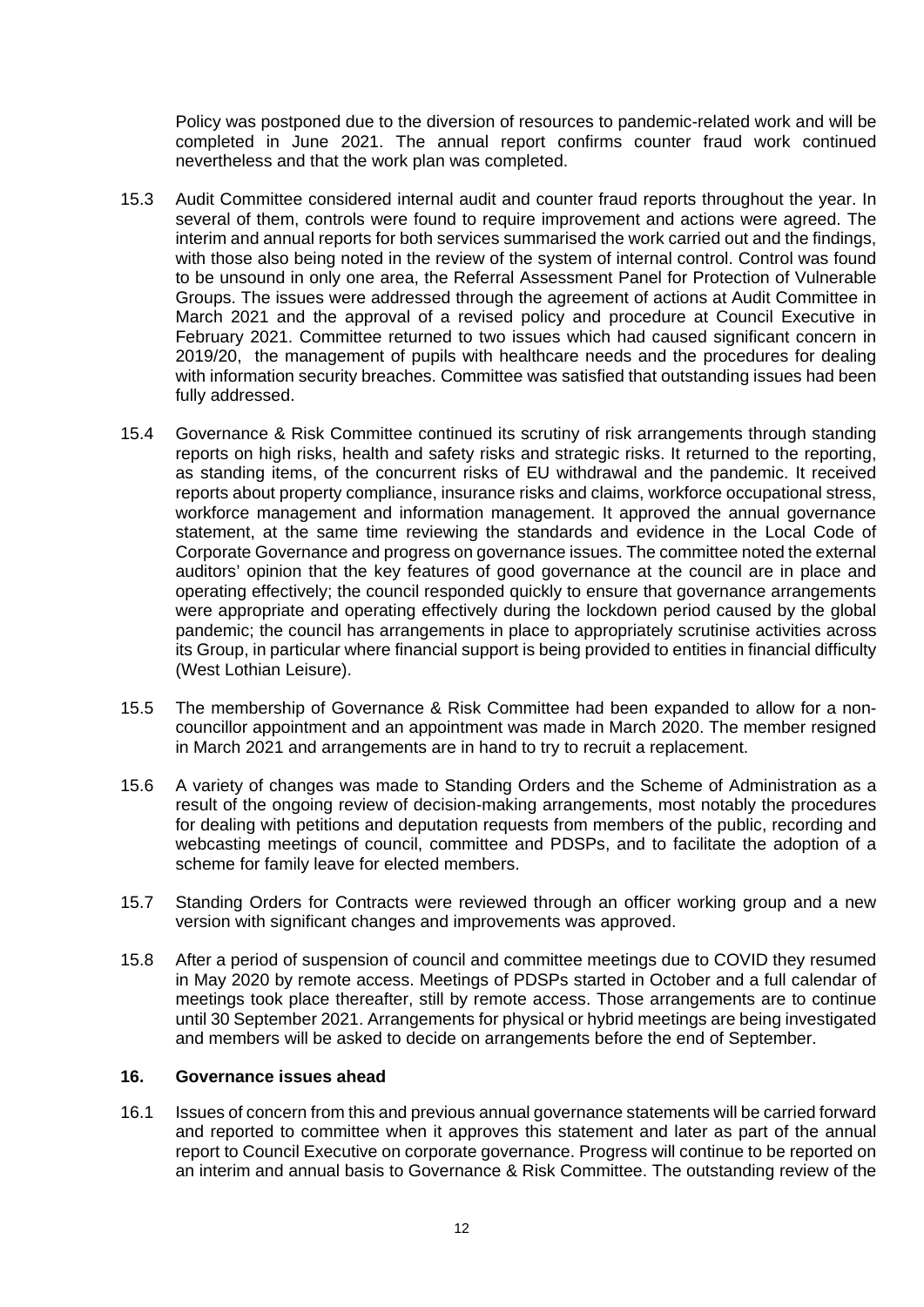council's relationship with West Lothian Leisure (its leisure ALEO) is the most significant, since it is required by Standing Orders and such a periodic review is indicated as best practice. The postponed review of the Best Value Framework will be completed in 2021/22 as will the updating and approval of a revised Anti-Fraud & Corruption Policy.

- 16.2 Significant concerns arising from the annual compliance statements, in particular breaches of the law identified by the Monitoring Officer, will be pursued and remedial action taken (8.4- 8.7).
- 16.3 The ongoing review of the council's decision-making arrangements should be concluded and reported before the end of this reporting year, although there are few issues remaining to be addressed.
- 16.4 Procedures will have to be developed to ensure compliance in decision-making with the United Nations Convention on the Rights of the Child, incorporated into Scots law in 2021.
- 16.5 There are likely to be consequences for the council flowing from the long-running Scottish Government/COSLA Review of Local Governance. The details remain to be established when the incoming Scottish Government sets its legislative programme but the pre-election indication was for devolution of decision-making and control in some service areas to a tier sitting below local authorities.
- 16.6 The further development and the implementation of community empowerment measures will be significant (especially Community Choices), although the development and success of the programme will be monitored through Council Executive going forward.
- 16.7 Full implementation of the CIPFA Financial Management Code (2019) will be required following its adoption in February 2021 with the actions identified upon its adoption to be completed as undertaken (9.4).
- 16.8 Actions arising from internal and external audit reports will continue to be monitored through Audit Committee and follow-up reports on previous areas of concern will be made as instructed.
- 16.9 A schedule of significant corporate policies, procedures and controls has been prepared to ensure their review before the end of the administrative term in May 2022. That was reported to Governance & Risk Committee in January and June 2021. Some have been dealt with already in the course of the last four years and the remaining ones will be addressed over the next 9 months.
- 16.10 The Officer Working Group on members' training and support will continue to meet. Its work will be extended this year to prepare for elected member induction after the local government elections in May 2022.
- 16.11 It is likely that there will be further changes to the delivery of health and social care services for adults following the Feeley Report in January 2021. Implementation will depend on the incoming Scottish administration but it is possible that there will be a significant transfer of function, funding and control from councils and health boards to integration joint boards.
- 16.12 The conduct of meetings through some hybrid arrangement, or even the resumption of fully physical meetings, will present administrative and governance challenges.
- 16.13 The updated statutory regime of counter-terrorism duties will require elected member training, new procedures and a new method of ensuring and reporting compliance. Monitoring will be carried out by Governance & Risk Committee and a new corporate risk was added in 2020/21. The management of that risk will be reported to Governance & Risk Committee on 14 June 2021.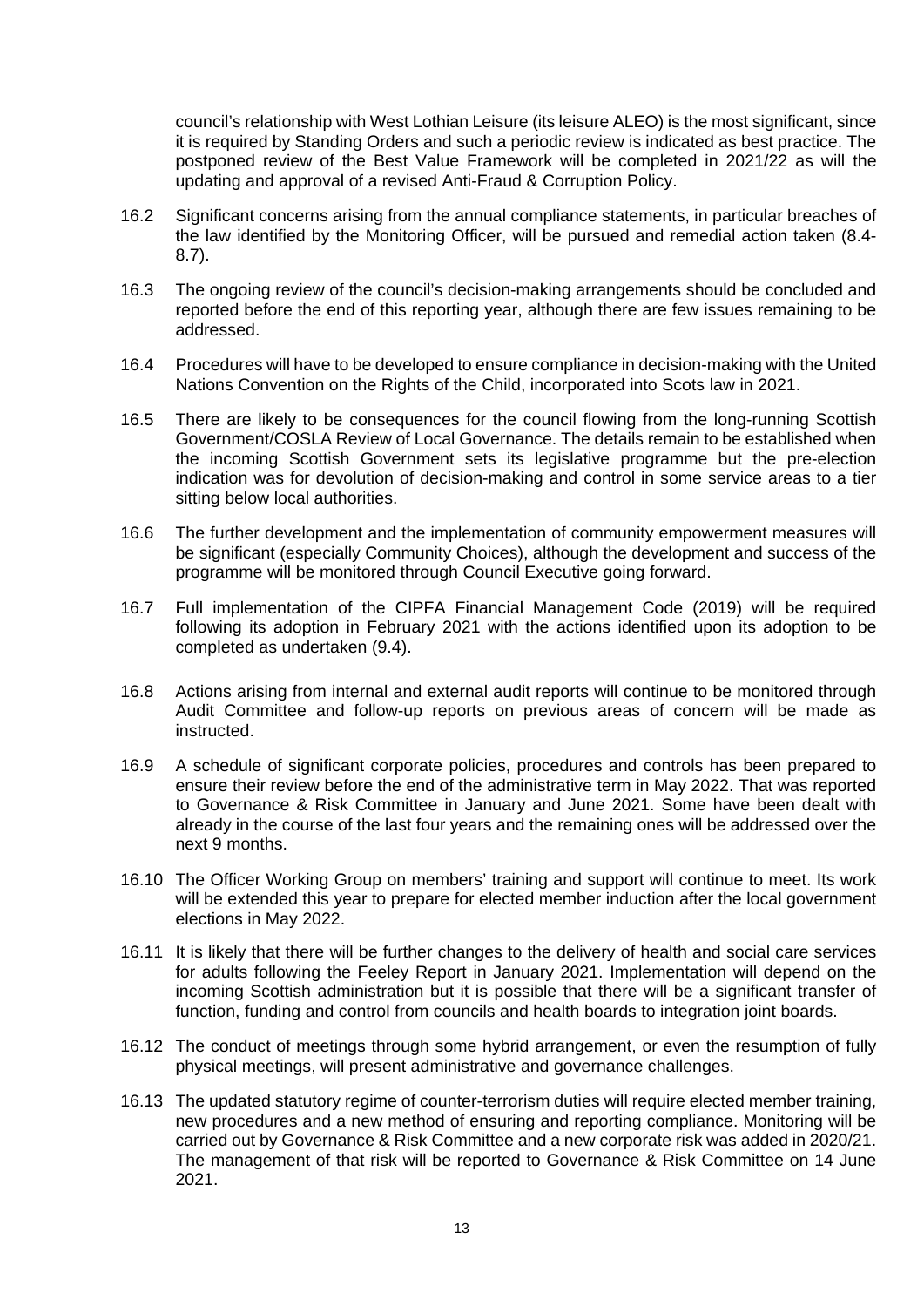16.14 A revised and much-changed version of the Councillors' Code of Conduct is expected to be approved in late 2021. Extensive work will be required to reflect the changes, by briefing and training elected members and modifying council policies, procedures and protocols accordingly.

# **17. COVID-19**

- 17.1 The annual governance statement and Management Commentary for 2019/20 included information about the impact of COVID on governance arrangements although most of the effects were felt after the end of the reporting year. The effects of the pandemic continued throughout this reporting year, although the governance framework has proved to be robust and capable of adaptation to the extreme circumstances rather than requiring significant amendment in response.
- 17.2 Council, committee and PDSP meetings were suspended with effect from 25 March 2020 when the first lockdown restrictions were imposed. The suspension was initially to run until 31 July 2020 with officers in the meantime to seek a software platform to allow meetings to take place by remote access. That was achieved earlier than expected and remote access meetings commenced on 26 May 2020. A restricted calendar of meetings was put in place until 31 July, and then until 31 October 2021, designed to find a balance amongst the need to deal with significant business through elected members (e.g., financial risks and pressures and the annual accounts procedures), the continuing and fluctuating dangers of transmission and infection, and the competing call on officer and other resources to tackle the pandemic. The return to normal frequency and regularity of meetings was achieved from November 2020. In March 2021 a full calendar of meetings was approved, covering the period till July 2022. It has been agreed that meetings will continue by remote access until 30 September 2021 but officers have been instructed to explore options for the resumption of physical meetings, and meetings held in a hybrid manner.
- 17.3 During the suspension of meetings, decisions were taken under existing emergency delegated powers vested in the Chief Executive. No amendments were required to Standing Orders, including the Scheme of Delegations to Officers, to enable those decisions to be made. A detailed log of those decisions was kept. Members were informed of decisions made and actions taken by way of daily email briefings and copies of supporting reports were made available to them. The use of these powers was then reported to committee at the earliest opportunity, on 26 May 2020 for non-education business and on 23 June 2020 for education business. Committee members have been kept informed throughout of decisions made in the name of committees. As meetings resumed the need to use these delegated powers diminished substantially, although it did not disappear completely. Even as late as January and February 2021 urgent decisions had to be made about providing free school meals even though the regularity and frequency of meetings had returned to normal. Overall, existing arrangements were able to be used and practices adapted to meet the demands of the pandemic without requiring urgent changes to Standing Orders.
- 17.4 Emergency coronavirus legislation allowed councils to choose to postpone compliance with statutory duties to publish annual and other reports concerning council functions and services. After careful consideration that power was not exercised. All statutory reporting due to take place during the emergency period was and will be carried out to normal timescales. That includes the preparation and approval of the annual accounts and financial statements. Those were completed in accordance with the statutory timescales in both 2019/20 and 2020/21 despite regulations being passed allowing some slippage for this reporting year.
- 17.5 The same legislation allowed the temporary suspension of statutory duties to make hard copies of certain documents available for physical inspection and copying. That power was exercised in relation to eleven such duties where those documents could be readily available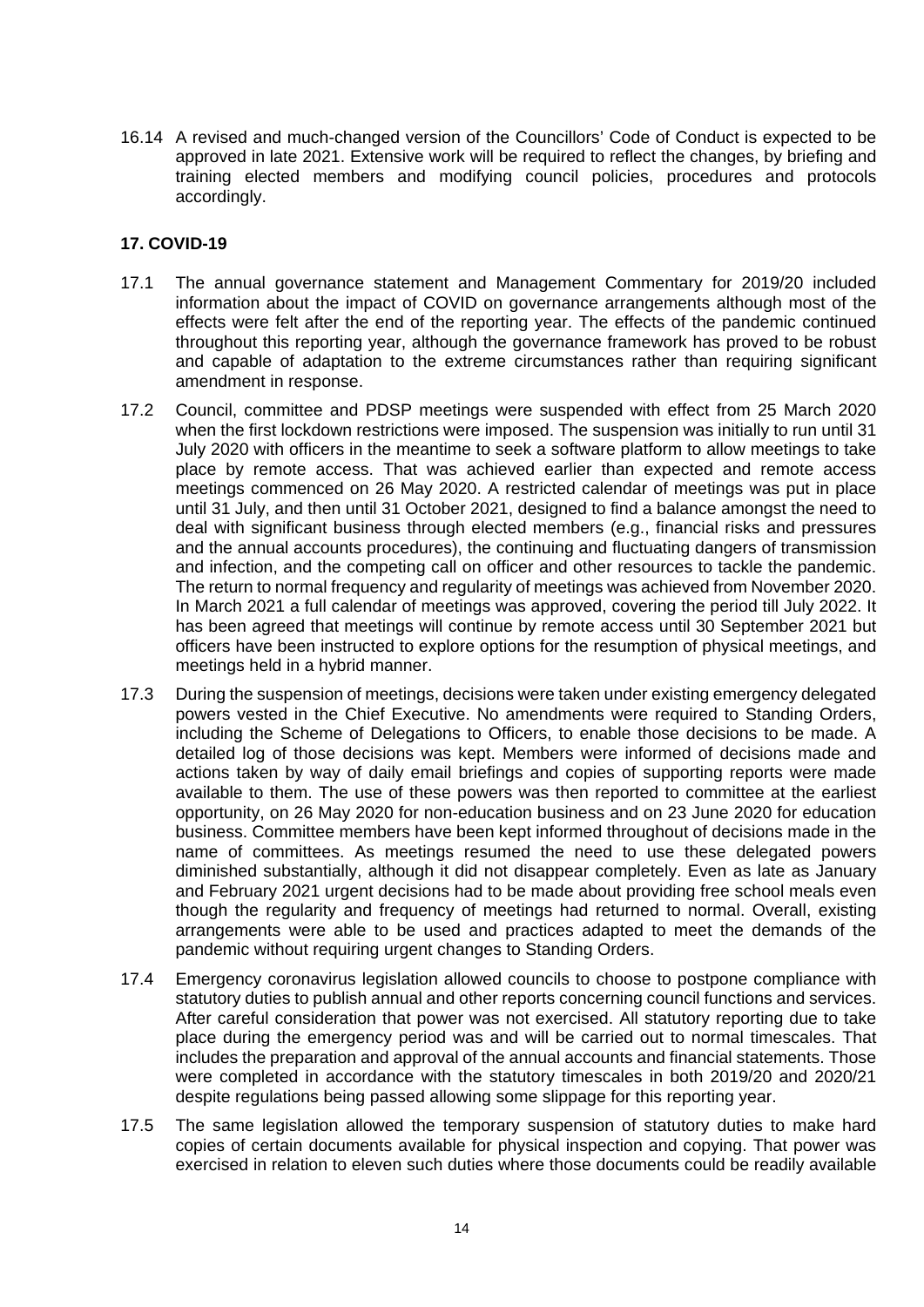by electronic means. The use of that power was reviewed and extended in September 2020 and February 2021 and is due to end on 30 September 2021.

- 17.6 Working from home arrangements continued throughout the reporting year. Remote meeting platforms were used extensively, latterly MS teams and WebEx. A Remobilisation Working Group chaired by the Head of Finance & Property Services was established and will report to members in autumn 2021. A return to the workplace was implemented for senior managers in April 2021 with a view to a phased return of other officers depending on service needs and health guidance.
- 17.7 Starting immediately after the resumption of council and committee meetings in May 2020, reporting on the financial consequences of the pandemic has taken place on a regular basis. The normal pattern of quarterly budget-monitoring reports to Council Executive continued despite the pandemic, with added information in relation to COVID funding, spending and pressures. Additional ad hoc reports were made to committee when required, for example, in relation to the local government financial settlement. The reports to council when council tax was set and budgets approved included additional information and provision relating to the pandemic. Horizon-scanning reports to PDSP have provided more generalised reviews and forecasts of impacts.
- 17.8 In June 2020 it was agreed that there would be quarterly reports to committee concerning the joint oversight arrangements amongst council health board and integration joint board in relation to care homes and COVID. Those reports have continued, providing elected members with an accurate picture of the impact on care homes and the actions taken under emergency coronavirus legislation and guidance.
- 17.9 Audit Committee and Governance & Risk Committee each considered Audit Scotland's report "Covid-19: Guide for Audit & Risk Committees" in late 2020. Audit Committee also received a briefing on Audit Scotland's "Covid-19 Implications for Public Finances in Scotland".
- 17.10 More general plans for recovery and renewal of council services have been brought to committee in August 2020 and June 2021. In June 2020 Governance & Risk Committee considered an initial report on the risks and governance aspects of the emergency. That reporting continued throughout the reporting year to that committee in concurrent risk reports, dealing with the pandemic and EU withdrawal together. A corporate risk specific to COVID was added to the risk register.
- 17.11 The provision of education during the reporting year was a significant challenge, dealing with learning from home, service provision to key worker and vulnerable children, provision of free school meals, SQA examination changes, social distancing within schools and the complications of frequent Education Continuity Directions and frequently-changing guidance. Every meeting of Education Executive from and including June 2020 to date has considered a lengthy and detailed report on education recovery.
- 17.12 The priorities in the Corporate Plan remain in place, delivery on the supporting corporate strategies continues and progress reports to committee have resumed. The well-established approach to long-term financial planning has continued as well. Delivery of budget-saving measures has been largely maintained with slippage and changes reported to and agreed by council in February 2021.
- 17.13 The Corporate Business Continuity Plan was reviewed to draw on experience form COVID and will be presented to committee after the summer of 2021.
- 17.14 Consideration has been given to the extent of the information available about the impact of the pandemic on the council's governance arrangements with a view to determining if assurances should be qualified. The following sources have been taken into account:-
	- The commentary and assessments in the Local Code of Corporate Governance include information about the impact of COVID on normal arrangements